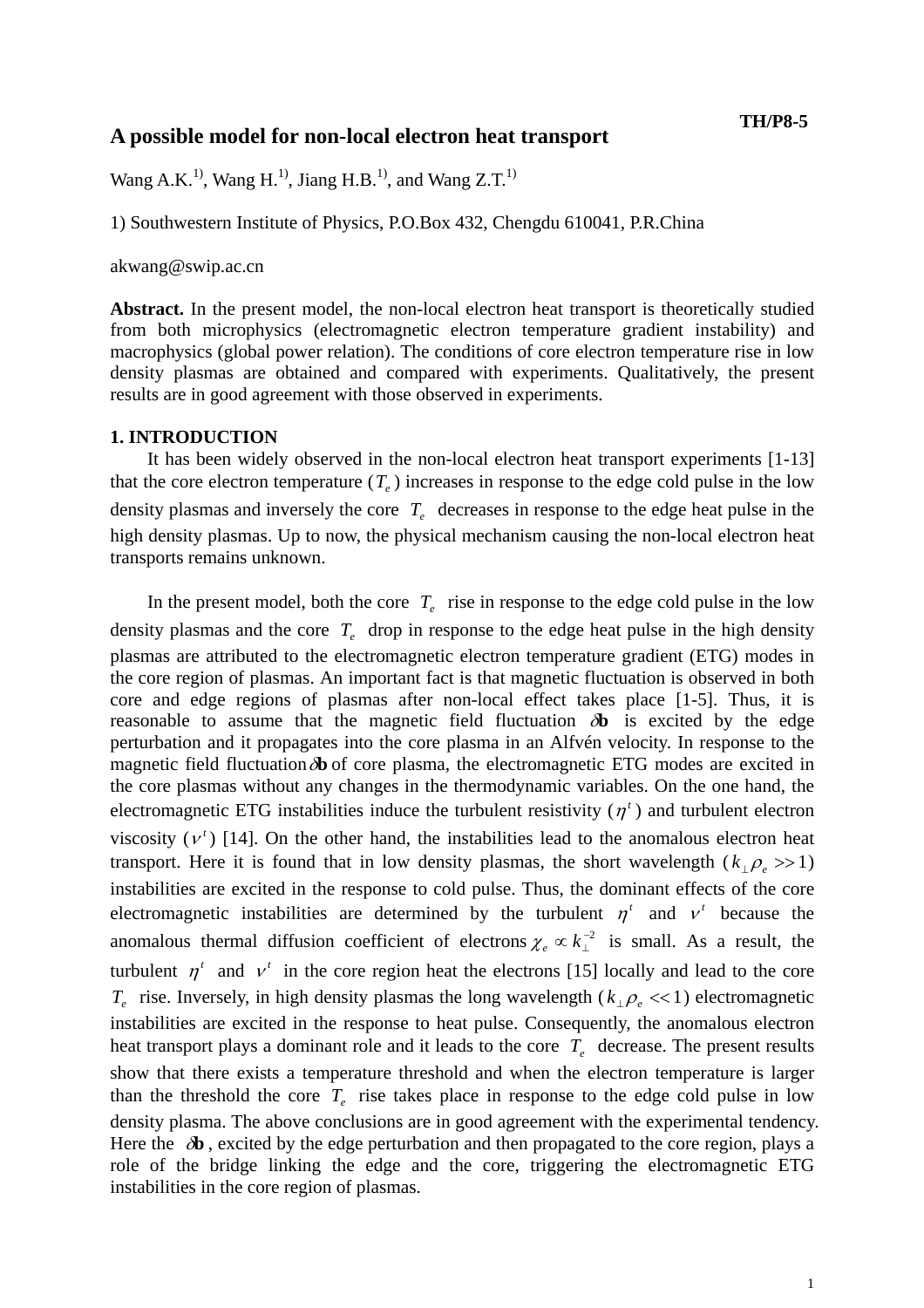Furthermore, a macrophysics parameter equation for non-local effects, including the turbulent power, ohmic power and the applied powers (such as edge auxiliary heating power), has been developed to tokamak from reversed pinch plasma theory. Correspondingly, the power conditions for the core  $T_{e}$  rise in low density plasmas and drop in high density plasma are obtained. In addition, it is found that the edge heat pulse reduces the core  $T<sub>e</sub>$  rise in low density plasma. The conclusion is supported by the experiment [1-3]. In addition to the non-local heat transport experiments in ohmic discharges of tokamaks, we use the macrophysics parameter equation to analyze those in both the full non-inductively discharge of tokamak and the helical system without net plasma current. It shows that the collsional dissipation power (collisionality) of electrons in a helical system reduce the core  $T_e$  rise in low density plasma, which is qualitatively in agreement with the experimental observation [13].

# **2. MICROPHYSICS OF NON-LOCAL EFFECTS**

It is the key to understand how the electromagnetic ETG instabilities in the core region of plasmas are excited in respond to the  $\partial \mathbf{b}$  ( $\partial \mathbf{b}_{\perp}$ ,  $\partial \mathbf{b}_{\perp}$ ). Thus, we need to study the coupling of the ETG modes to the perpendicular and parallel magnetic field perturbations, equivalently, to the  $\delta A_{\perp}$  and  $\delta A_{\parallel}$ , where  $\delta b = \nabla \times \delta A$ . Similar to the Ref.(16), we consider the correcting of  $\delta$ **A**<sub>⊥</sub> in the **E**×**B** drift **v**<sub>*E*</sub> = −**b**×**E**<sub>⊥</sub> /*B* and the polarization drift  $\mathbf{v}_{pe} = -(B\Omega_e)^{-1}(\partial/\partial t + \mathbf{v}_{de} \cdot \nabla)\mathbf{E}_{\perp}$ , where  $\mathbf{E}_{\perp} = -\nabla \phi + c^{-1}\partial \mathbf{A}_{\perp}/\partial t$  and  $\mathbf{v}_{de} = -\mathbf{b} \times \nabla p_e / eB n_e$ . Then, the model equations for the microphysics of non-local effects consist of the electron continuity equation, the parallel equation of motion and the pressure equation:

$$
\frac{\partial n_e}{\partial t} + (\mathbf{v}_E + \mathbf{v}_{de}) \cdot \nabla n_e + n_e \nabla \cdot (\mathbf{v}_E + \mathbf{v}_{de}) + n_e \cdot \nabla \mathbf{v}_{pe} + n_e \nabla_{\mu} v_{\mu e} = 0, \qquad (1)
$$

$$
\frac{\partial v_{\text{N}_e}}{\partial t} + \mathbf{v}_E \cdot \nabla v_{\text{N}_e} = \frac{e}{m_e} (\nabla_{\text{N}} \phi + \frac{1}{c} \frac{\partial A_{\text{N}}}{\partial t}) - \frac{\nabla_{\text{N}} p_e}{m_e n_e} - \frac{\nabla A_{\text{N}} \times \mathbf{b}}{c m_e n_e B} \cdot \nabla p_e, \tag{2}
$$

$$
\frac{\partial p_e}{\partial t} + \mathbf{v}_E \cdot \nabla p_e + \frac{5}{3} p_e \nabla \cdot \mathbf{v}_E + \frac{5}{3} \mathbf{v}_{De} \cdot \nabla p_e + \frac{5}{3} n_e \mathbf{v}_{De} \cdot \nabla T_e + \frac{5}{3} p_e \nabla_{\mu} v_{\mu e} = 0. \tag{3}
$$

We obtain from linearizing  $Eqs.(1)-(3)$ 

$$
\omega \widetilde{n}_e + (\omega_{De} - \omega_{*_e}) \widetilde{\phi} - \omega_{De} \widetilde{p}_e + \rho_e (2R^{-1} - L_n^{-1}) \omega \widetilde{A}_{\perp} - (\omega - \omega_{*_{pe}})
$$
  
× $(k_{\perp}^2 \rho_e^2 \widetilde{\phi} + k_{\perp} \rho_e \omega \widetilde{A}_{\perp} / \omega_{ce}) + k_{\#} \rho_e (k_{\perp} \lambda_s)^2 \omega_{ce} \widetilde{A}_{\#} = 0$  (4)

$$
k_{\mu}\rho_{e}\omega_{ce}(\tilde{p}_{e}-\tilde{\phi})+[(1+k_{\perp}^{2}\lambda_{s}^{2})\omega-\omega_{*_{pe}}]\tilde{A}_{\mu}=0,
$$
\n(5)

$$
(\omega - \frac{5}{3}\omega_{De})\tilde{p}_e - (\omega_{*_{pe}} - \frac{5}{3}\omega_{De})\tilde{\phi} - \frac{5}{3}\omega_{De}\tilde{T}_e - \rho_e(L_P^{-1} - \frac{10}{3}R^{-1})\omega\tilde{A}_\perp
$$
  
+ 
$$
\frac{5}{3}k_{\parallel}\rho_e(k_{\perp}\lambda_s)^2\omega_{ce}\tilde{A}_{\parallel} = 0
$$
 (6)

where  $\omega = \omega_r + i\gamma$ ,  $\omega_r$  is the real frequency of the mode,  $\gamma$  is the growth rate, and the other physical quantities are traditional. Based on the experimental facts [1-5] that there are no obvious changes in electrostatic fluctuations (both density and electrostatic potential) after non-local effect takes place, we consider the limit case that  $\tilde{\phi} = 0$  and  $\tilde{n}_e = 0$  in Eqs.(4)-(6).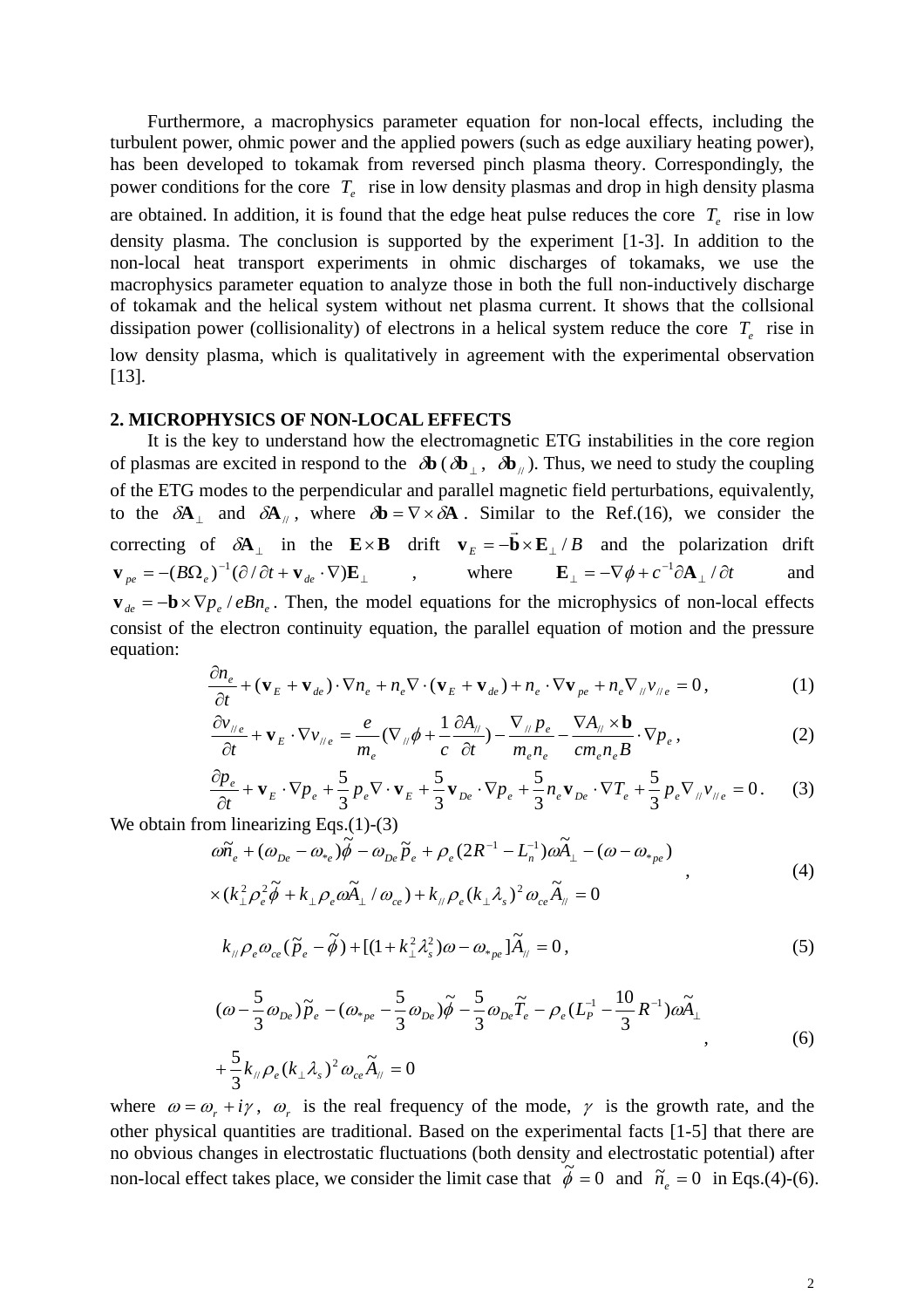It is easily showed in the frame of electron magnetohadrodynamics (EMHD), [17] equivalently, under the conditions of  $\mathbf{v}_i \equiv 0$ ,  $\delta n_i = 0$ ,  $\delta n_i = \delta n_e$ , and  $\delta n_i = -e\delta\phi/T_i$  that it gets  $\tilde{\phi} = 0$  and  $\tilde{n}_e = 0$ . In the EMHD, ions are fully decoupled from electrons, a phenomena which has been observed in the non-local experiments.[3] It indicates that the EMHD is available to describing the non-local electron heat transport. Finally, we derive the following dispersion relation from Eqs.(4)-(6),

$$
A_1 \omega^3 + A_2 \omega^2 + A_3 \omega + A_4 = 0 \tag{7}
$$

where  $A_1$ ,  $A_2$ ,  $A_3$ , and  $A_4$  are the functions of  $k_{\perp}$ ,  $k_{\parallel}$ ,  $\rho_e(T_e$  and  $B)$ ,  $\lambda_s(n_e)$ ,  $L_T$ ,  $L_n$ , and *R*. The electromagnetic ETG instabilities can easily be obtained by solving the Eq.(7). Before solving the Eq.(7), we recall the turbulent resistivity  $(\eta^t)$  and viscosity  $(\nu^t)$ , induced by the electromagnetic turbulence, [14]

$$
\eta^t = 0.2K^2/\varepsilon \tag{8}
$$

$$
v' = 0.07K^2/\varepsilon \tag{9}
$$

with

$$
K = (1/2)\left[\overline{(\partial \mathbf{b})^2} + \overline{(\partial \mathbf{u})^2}\right],\tag{10}
$$

$$
\varepsilon = \eta \left( \frac{\partial \delta b^a}{\partial x^b} \right) \left( \frac{\partial \delta b^a}{\partial x^b} \right) + \nu \left( \frac{\partial \delta u^a}{\partial x^b} \right) \left( \frac{\partial \delta u^a}{\partial x^b} \right),\tag{11}
$$

where  $\eta$  is the collisional resistivity,  $\nu$  the collisional electron viscosity, and  $\delta$ **u** the fluctuation of electron toroidal flow  $\delta \mathbf{u} = -\nabla \times \delta \mathbf{b} / n_{\rho}$ . Here note that the electrostatic ETG turbulence can not produce the turbulent resistivity and viscosity. Thus, we believe that electromagnetic effect instead of kinetic effect plays a decisive role in the turbulence heating of electrons even in the short wavelength regime  $(k_1 \rho_e \gg 1)$  That is, electromagnetic turbulent heating of electrons can be described by the electromagnetic fluid theory, such as the EMHD, even in the short wavelength regime.

 First we use Eqs.(8)-(11) to analyze qualitatively the relation between the size and injection velocity of cold pulse and the velocity and magnitude of core  $T_e$  rise. It is assumed that under the same thermodynamic variables, a cold pulse with large size or / and fast injection velocity induces the magnetic fluctuation  $\partial \mathbf{b}_1$  with large amplitude in the core plasma and another one with small size or/ and slow injection velocity does  $\delta b_2$  with smaller amplitude than that of  $\delta \mathbf{b}_1$ . Corresponding to the  $\delta \mathbf{b}_1$  and  $\delta \mathbf{b}_2$ , we have  $\eta_1^t$  and  $v_1^t$  and  $\eta_2^t$  and  $v_2^t$ . The  $\eta_1^t$  and  $v_1^t$  heat the electrons and lead to an increases of core  $T_e$ ,  $\delta T_{el}$ , and accordingly the  $\eta_2^t$  and  $v_2^t$  do  $\delta T_{el}$ . Because the amplitude of  $\delta \mathbf{b}_1$  is larger than that of  $\delta b_2$  for the same plasma parameters, we immediately obtain from Eqs.(8)-(11)

$$
\eta_1^t > \eta_2^t \text{ and } \nu_1^t > \nu_2^t. \tag{12}
$$

Consequently, we have  $\delta T_{e1} > \delta T_{e2}$  for the same heating period and thus  $(\partial \delta T_{e^1}/\partial t) > (\partial \delta T_{e^2}/\partial t)$ . That is, the injected-cold pulse with large size or / and fast velocity will lead to the larger increase of core  $T_e$  in a shorter time compared with that the injected-cold pulse with small size or slow velocity does, as observed in the experiments[ 1-6, 13].

Now we analyze the electromagnetic ETG instabilities by solving the dispersion relation (7) numerically. At first, we investigate the electromagnetic ETG instabilities in low density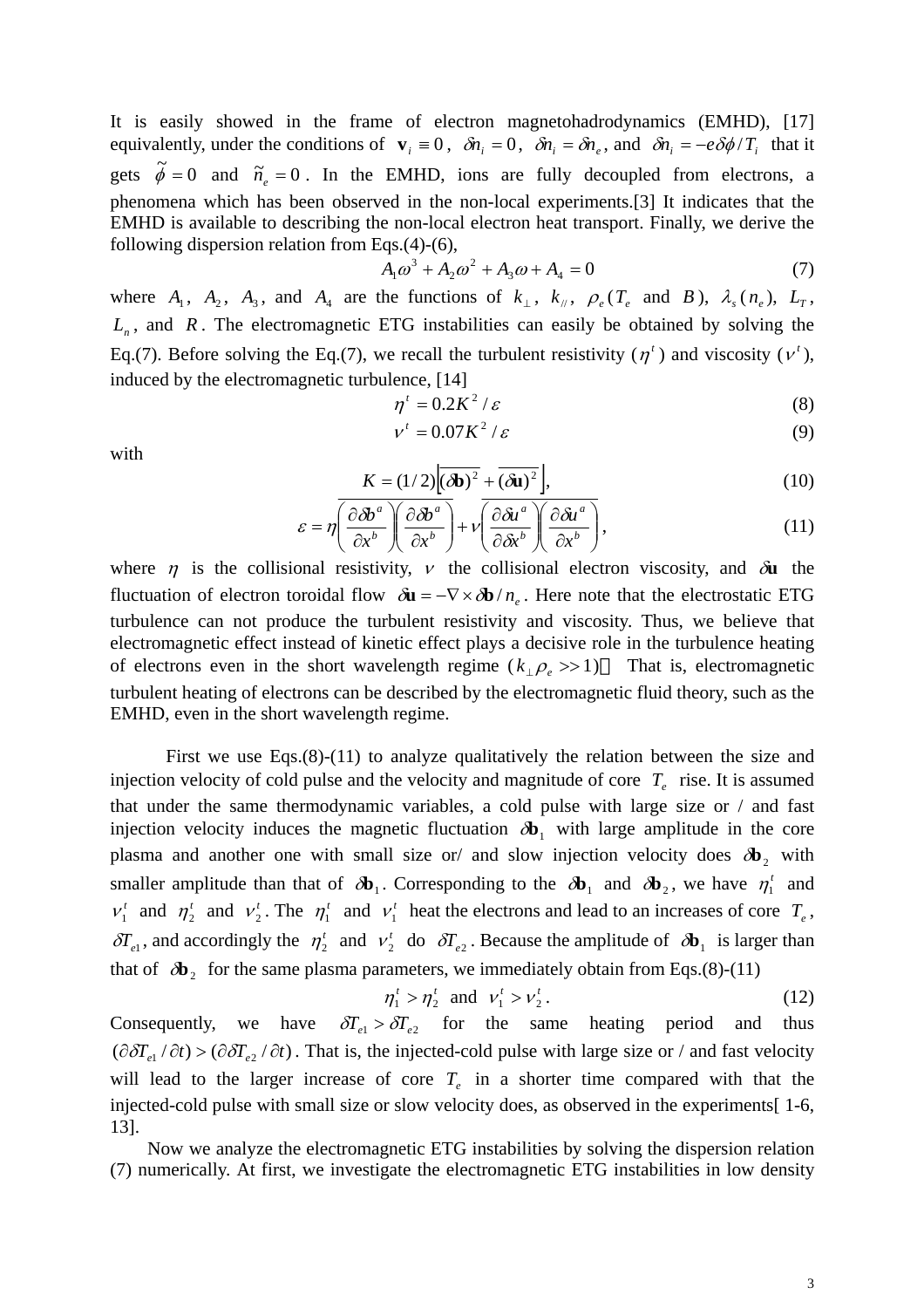plasma ( $\lambda_s \gg \rho_e$ ). For this purpose, we use the TFTR experimental data ( $R = 2.36m$ ,  $B = 4.9T$ ,  $T_e(0) = 4.5 \text{keV}$ , and  $n_e(0) = 1.7 \times 10^{19} \text{ m}^{-3}$ , where  $\lambda_s = 39 \rho_e >> \rho_e$ ). *FIG.1* shows the change of growth rate with  $k_{\mu} \rho_e$  for the different  $k_{\mu} \rho_e$ . It can be seen that the larger the  $k_{\perp} \rho_e$ , the larger the growth rate and, vice versa. In the range of  $k_{\perp} \rho_e < 0.5$ , we



*FIG.1 The growth rate versus*  $k_{\mu} \rho_e$  *for the different*  $k_\perp \rho_e$ . Solid line :  $k_\perp \rho_e = 5$ ; *the dotted line:*  $k_{\perp} \rho_e = 50$ ; *the dashed line*:  $k_{\perp} \rho_e = 100$ .  $L_T = L_n = 0.6$ .



*FIG.2 The growth rate versus*  $k_{\perp} \rho_e$ *for the different*  $L_r$  *and*  $L_n$ *. The solid line:*  $L_r = L_n = 0.4$ ; *the dotted line:*  $L<sub>T</sub> = L<sub>n</sub> = 0.6$ ; the dashed line:  $L_r = L_n = 0.8$ ;  $k_{\mu} \rho_e = 0.03$ .

have the  $k_{\text{N}}$  spectrum of zero growth rate. It is



*FIG.3 The growth rate versus*  $T_e$  *for the*  $differential$   $L_{T}$  and  $L_{n}$ . The solid line:  $L<sub>r</sub> = L<sub>n</sub> = 0.4$  *; the dotted line:*  $L_T = L_n = 0.6$  *; the dashed line:*  $L_T = L_n = 0.8$  *;*  $n_e = 1.7 \times 10^{19} m^{-3}$  $k_{\text{M}} = 10^3 m$ , and  $k_{\text{L}} = 10^5 m$ .

showed that growth rate changes with  $k_{\perp} \rho_e$  for the different electron density and temperature gradient scale lengths in *FIG.2*. We have the conclusion from Figs.1 and 2 that the dominant instabilities are the short wave length ones  $(k_{\perp} \rho_e >> 1)$  in the low density plasma. In such short wavelength regime, the anomalous transport can even be neglected compared the turbulent heating, induced by the instabilities. That is, totally the effect of electromagnetic ETG instabilities is the turbulent heating. Furthermore, the time scale of turbulent heating  $1/\gamma \sim \omega_{ce} / 10^3 \sim 10^{-7} s$  from Figs.1 and 2. Hence, the larger the growth rates of instabilities, the larger the growth velocity and magnitude of core *T<sub>e</sub>* rise. Also *FIG.2* indicates that the growth rate reduces with the increase of electron temperature and density gradient scale length. The experiment [13] shows that the delay time of core electron heating increase with increase of electron temperature gradient scale length. The present

result seems be in agreement with the experiment tendency. Subsequently we investigate the growth rate versus the  $T_e$  (or  $\rho_e$ ) under the other parameters, such as the magnetic field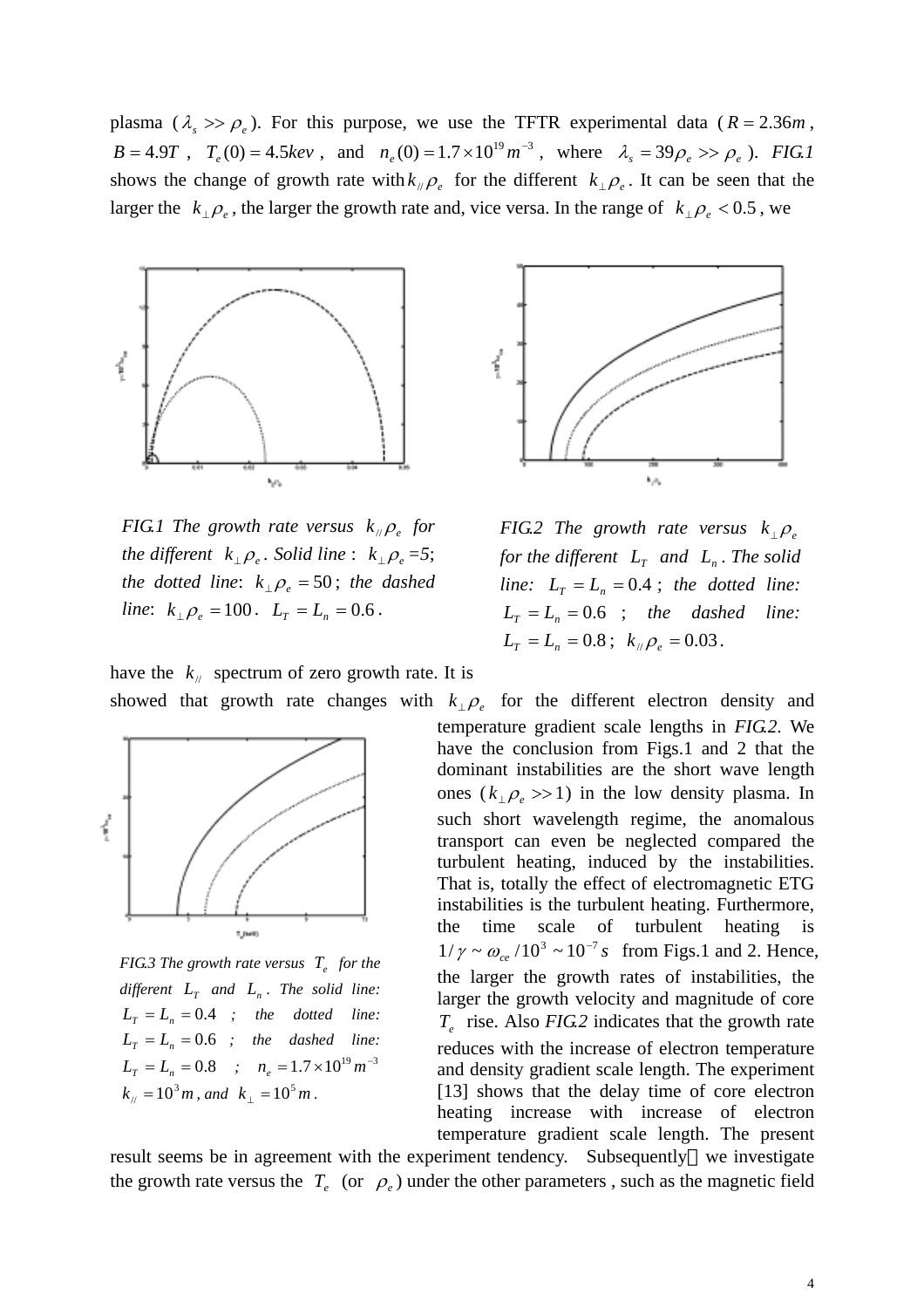( $B = 4.9T$ ), the major radius ( $R = 2.36m$ ), and the density  $[n_e(0) = 1.7 \times 10^{19} m^{-3}]$ , are fixed. There exists the a threshold or down limit  $(T_e^{th})$  of the electron temperature, i.e., the electromagnetic ETG modes are unstable only when  $T_e > T_e^{th}$ . In other world, the non-local effect occurs only when  $T_e > T_e^{th}$ . The TFTR experiments [2,3] indicate that non-local effect takes place when the condition  $n_e(0)/T_e(0)$  [ $\times 10^{19}/kev$ ] < 0.6 is satisfied. For the fixed density [  $n_e(0) = 1.7 \times 10^{19} m^{-3}$  ], the experimental condition can be rewritten as  $T_e > T_e^{th} \approx 2.83$ . In *FIG.3*, the minimum threshold  $T_e^{th} \approx 2.5$ . Qualitatively, the present result is in agreement with the experimental result.

 Moreover, we investigate the electromagnetic ETG instabilities in high density plasma ( $\lambda_s$  > or ~  $\rho_e$ ). For this purpose, we take  $\lambda_s = \lambda_s/4$  artificially, where the  $\lambda_s$  in right hand is determined by the TFTR experimental data. In the case, the  $k_{\parallel}$  spectrum of growth rate for the different  $k_{\perp} \rho_e$  is showed in *FIG.4*, and the  $k_{\perp}$  spectrum for the different  $L_T$ and  $L_n$  are showed in *FIG.5*. We find that when  $k_{\mu} \rho_e$  is very small, there exist discrete modes with the growth rate  $\gamma \times 10^4 / \omega_{ce} \sim 10^{-2} - 10^{-3}$  near  $k_{\perp} \rho_e \approx 0$ . On the other hand, when  $k_{\mu} \rho_e$  is very large the instabilities appear with  $k_{\mu} \rho_e >> 1$ . Thus, there exist at the same time the instabilities with  $k_{\perp} \rho_{e} \ll 1$  and  $k_{\perp} \rho_{e} \gg 1$  in high density plasma. The former mainly induces the anomalous transport while the latter mainly contribute to the turbulent heating. That is, there is the competition between the turbulent heating and turbulent cooling (anomalous transport, equivalently, negative turbulent resistivity). The present model can not give the core  $T_e$  drop but it shows a possible physics of the core  $T_e$  drop in high density plasma. In what follows, we will see that the edge auxiliary heating plays important role in determining the core  $T_e$  rise in low density and the core  $T_e$  drop in high density plasma.



*FIG.4 The growth rate versus*  $k_{\mu} \rho_{\nu}$  *for the different*  $k_{\perp} \rho_{\varrho}$  *. Solid line :*  $k_{\perp} \rho_e = 0.5$  ; the dotted line:  $k_{\perp} \rho_e = 1.0$  ; the dashed line:  $k_{\perp} \rho_e = 1.5$ .  $L_T = L_n = 0.6$ .



*FIG.5 The growth rate versus*  $k_{\perp} \rho_e$  *for the different*  $L_r$  *and*  $L_n$ *. The solid line:*  $L_T = L_n = 0.4$  *;* the dotted line:  $L<sub>T</sub> = L<sub>n</sub> = 0.6$  *;* the dashed line:  $L_T = L_n = 0.8$ ;  $k_{\mu} \rho_e = 0.0002$ .

#### **3. MACROPHYSICS OF NON-LOCAL EFFECTS**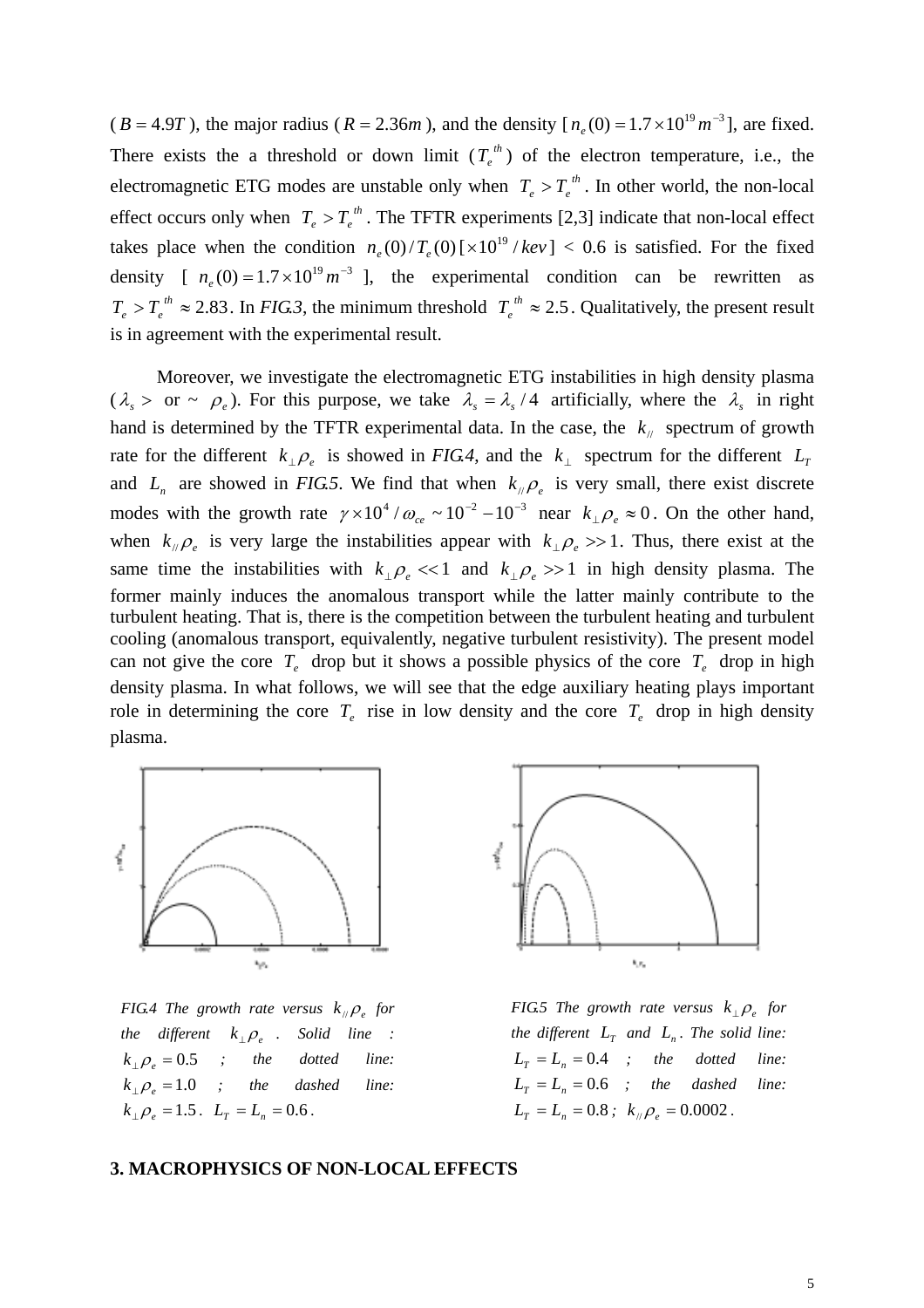In order to understand the physics of "non-local" response deeply and explore the macrophysics condition for the core  $T_e$  rise, it is necessary to find out the relations between the microphysics quantities  $(\eta^t$  and  $\nu^t)$  and the macrophysics quantities (such as ohmic power, and edge auxiliary heating power and so on). For the quasistable state of reversed field plasma, such a energy (power) relation, is given.[15].

$$
IV_L = \langle (\nu + \nu^t) \nabla \mathbf{U} : \nabla \mathbf{U} \rangle + \langle (\eta + \eta^t) \mathbf{J}^2 \rangle - \Gamma_1 - \langle \nabla \cdot \mathbf{D} \rangle \tag{13}
$$

with

$$
\Gamma_1 = <\alpha \mathbf{B} \cdot \mathbf{J} > \text{ and } <\nabla \cdot \mathbf{D} > = <\alpha \mathbf{U} \cdot \nabla \times \mathbf{U}>
$$

where *I* is the toroidal current,  $V_L = V_{EL} + V_{IL}$  the total loop voltage including the applied  $V_{EL}$  and the inductive  $V_{IL}$ , **J** the current density, **U** the toroidal flow of plasma, **D** the flow flux contributed by the dynamo-produced flow, and  $\langle$  > represents an integral over the plasma volume. In the present case ( $\mathbf{v}_i = 0$  and  $\delta n_i = \delta n_e = 0$ , i.e., the electron fluid obeying the quasi-neutrality, as stated previously), **U** is the toroidal flow of electron fluid and accordingly  $v$  and  $v^t$  are the collisional and turbulent viscosity of electrons. In tokamaks, the dynamo effects can be neglected. That is, both the dynamo-produced current term  $\langle \alpha \mathbf{B} \cdot \mathbf{J} \rangle = 0$  and the dynamo-produced flow term  $\langle \alpha \mathbf{U} \cdot \nabla \times \mathbf{U} \rangle = 0$ . But in it, the applied driven power  $(P_d)$ , such as low hybrid wave and electron cyclical wave, will drive current and electron flow. Equivalently, in tokamak plasma we replace the  $\langle \alpha \mathbf{B} \cdot \mathbf{J} \rangle$  and  $a \propto a' \mathbf{U} \cdot \nabla \times \mathbf{U} > 0$  reversed field pinch plasma with  $P_{dr}$ , i.e.,  $P_{dr} = a \mathbf{B} \cdot \mathbf{J} > + a \mathbf{U} \cdot \nabla \times \mathbf{U} > 0$ . Furthermore, in order to study the non-local effects, we should consider in Eq.(13) the cold pulse power ( $P_{cold}$ ) and the auxiliary heating power of both edge ( $P_{heat}$ , such as heat pulse power) and core. Here the effect of cold pulse (cooling source) in the edge plasma is phenomenally treated as that of a negative resistivity (i.e.,  $P_{cold} = \langle \eta I^2 \rangle$ ) and the effect of applied heat source in the edge as that of a positive resistivity (i.e.,  $P_{heat} = \langle \eta_+ J^2 \rangle$ ) while the effect of applied heat source in the core plasma is included in the core  $T_e$  of background plasma (i.e., the applied core heat source gives a high background plasma  $T_e$  in the core region). Both physically and mathematically the terms  $\langle \eta_1 J^2 \rangle$  and  $\langle \eta_1 J^2 \rangle$  are easily incorporated in Eq.(13). Similarly, the effects of anomalous transport, induced by the electromagnetic ETG turbulence, are included in  $\eta^t$  and  $v^t$  as negative turbulent resistivity and turbulent electron viscosity. Finally, in tokamak plasmas the Eq.(13) can be rewritten as,

$$
P_{\text{tur}} = \delta P_{\text{OH}} + P_{\text{dr}} + P_{\text{cold}} - P_{\text{heat}},\tag{14}
$$

Where the increase of ohmic power (corresponding to that of total loop voltage)  $\delta P_{OH} = P_{OH} - P_{coll}$ , the ohmic power  $P_{OH} = IV_L$ , and the collisional power  $P_{coll} = \langle \eta \mathbf{J}^2 \rangle + \langle \nabla \mathbf{U} : \nabla \mathbf{U} \rangle$ ;  $P_{dr}$  is the applied current and flow drive power,  $P_{heat}$  the edge auxiliary heating power (i.e., the edge heat pulse power),  $P_{cold}$  the cooling power of edge cold pulse, and  $P_{\text{tur}}$  the turbulent heating or cooling power,

$$
P_{\text{tur}} = \langle \eta^t \mathbf{J}^2 \rangle + \langle \nu^t \nabla \mathbf{U} : \nabla \mathbf{U} \rangle. \tag{15}
$$

Here  $\delta P_{OH} \ge 0$ ,  $P_{apd} \ge 0$ ,  $P_{cold} \ge 0$ , and  $P_{heat} \ge 0$  while  $P_{tur} \ge 0$  for core  $T_e$  increase and  $P_{\text{tur}} \leq 0$  for the core  $T_e$  decrease.

Now we use the equation (14) to analyze the dependence of the core  $T_e$  rise ( $P_{\text{tr}} > 0$ ) on the relations between the  $\delta P_{OH}$ ,  $P_{dr}$ ,  $P_{cold}$ , and  $P_{heat}$ . At first, for the cold pulse injection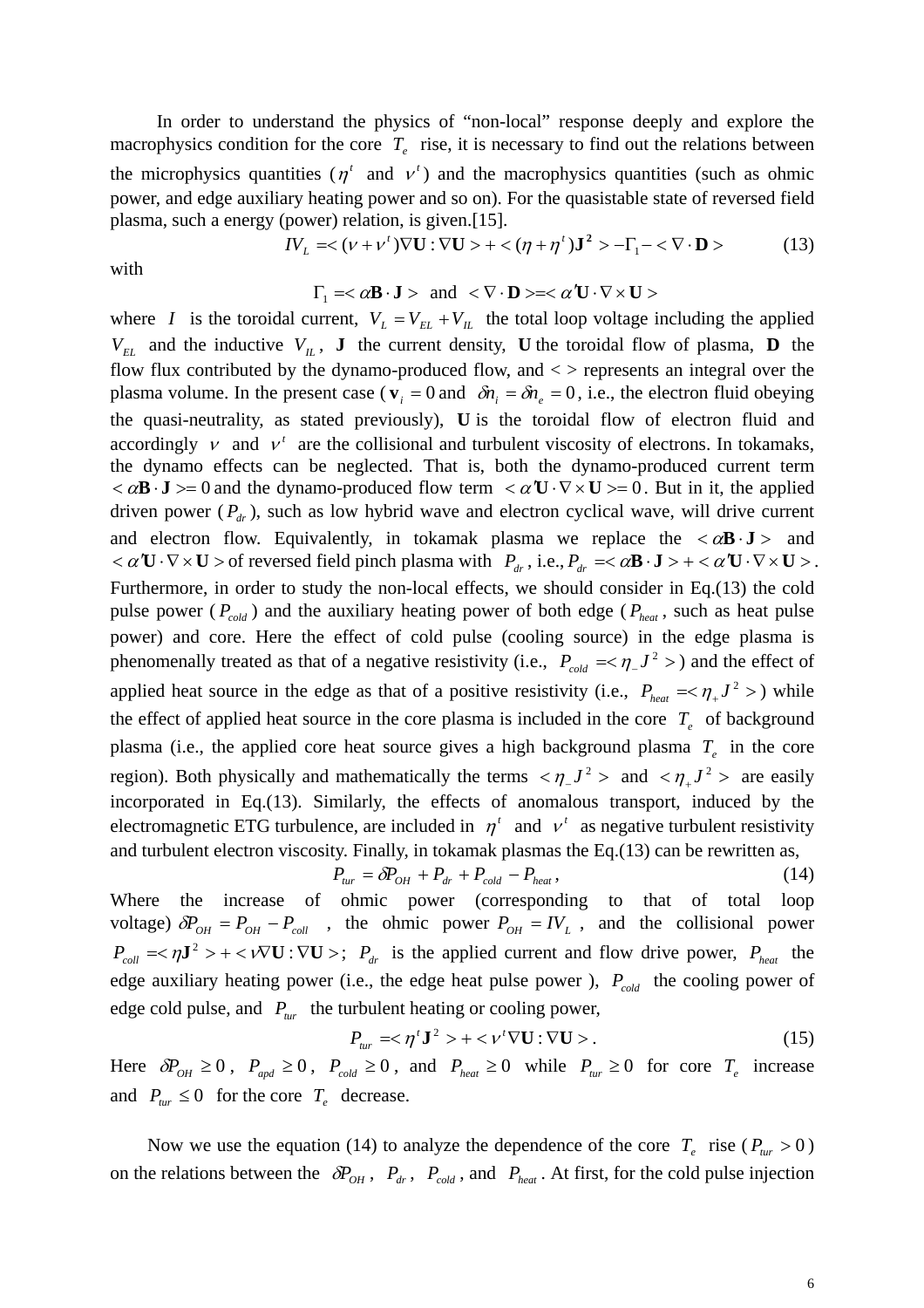in ohmically heated tokamak plasmas,  $P_{dr} = 0$  and the edge  $P_{heat} = 0$ , in the case we have

$$
P_{\text{tur}} = \delta P_{\text{OH}} + P_{\text{cold}} \,. \tag{16}
$$

Therefore, even  $\delta P_{OH} = 0$ , the core  $T_e$  rise ( $P_{tur} > 0$ ) always occurs if the condition  $T_e > T_e^{th}$  is satisfied. There is a linear relation between  $P_{tur}$  and  $P_{cold}$  while  $\delta P_{OH}$ enlarges the magnitude of  $P_{tur}$ , as observed in the experiments [1-5,9].

Subsequently, we consider the cold pulse injection in ohmically heated tokamak plasmas with the edge auxiliary heating  $P_{heat}$ . In the case we have, from Eq. (14),

$$
P_{\text{tur}} = \delta P_{\text{OH}} + P_{\text{cold}} - P_{\text{heat}}. \tag{17}
$$

From Eq.(17), we immediately see that the edge auxiliary heating  $P_{heat}$  reduces the magnitude of the core  $T_e$  rise, i.e., weakens the "non-local" effect, and even makes the phenomenon of core  $T_e$  rise disappears [1-5] when  $P_{heat} = \delta P_{OH} + \delta P_{heat}$ . Moreover, for the ohmically heated tokamak plasmas with the edge auxiliary heating but without the edge cold pulse injection [9], Eq.(14) becomes

$$
P_{\text{tur}} = \delta P_{\text{OH}} - P_{\text{heat}}.
$$
\n(18)

Thus, in the case we have the conclusion that the phenomenon of the core  $T_e$  rise can occur only when  $\delta P_{OH} > P_{heat}$  but it disappears when  $\delta P_{OH} = P_{heat}$ . In the present model, the edge auxiliary heating and the core auxiliary heating are completely different two things. The former weakens the rise of core  $T_e$  in low density plasma and even makes the phenomenon disappears but the latter enhances the "non-local" response through increasing core electron temperature  $T_e$  of background plasma. The high core  $T_e$  is favorable to the "non-local" responses because the plasma condition of core  $T_e$  rise is  $T_e > T_e^{th}$ . Moreover, when  $P_{heat} > \delta P_{OH} + P_{cold}$  in Eq.(17) and  $P_{heat} > \delta P_{OH}$  in Eq.(18), Eqs.(17) and (18) become, respectively

$$
0 < P_{\text{heat}} - P_{\text{OH}} - \delta P_{\text{cold}} = -P_{\text{tur}} = -\langle \eta^t \mathbf{J}^2 \rangle - \langle \nu^t \nabla \mathbf{U} : \nabla \mathbf{U} \rangle, \tag{19}
$$

$$
0 < P_{heat} - \delta P_{OH} = -P_{tur} = -\langle \eta' \mathbf{J}^2 \rangle - \langle \nu' \nabla \mathbf{U} : \nabla \mathbf{U} \rangle. \tag{20}
$$

Thus, we obtain the negative turbulent resistivity and viscosity (the negative  $P_{\text{tr}}$ ), i.e., the core  $T_e$  decreases. Therefore, when the heat pulse power is large enough the long wavelength electromagnetic ETG modes get ahead of the short wavelength ones between their competitions. As a result, the core  $T_e$  reduces, as observed in the experiment [6]. For the full non-inductively driven tokamak plasmas [8],  $P_{OH} = 0$  and thus Eq.(14) yields

$$
P_{\text{tur}} = \delta P_{\text{dr}} + P_{\text{cold}} - P_{\text{heat}}\,,\tag{21}
$$

where the increase of non-inductive drive power  $\delta P_{dr} = P_{dr} - P_{coll}$ . In the case we obtain the conclusions similar to Eqs.(16)-(20) of ohmically heated tokamak plasmas. Furthermore, for a helical system without net plasma current [13],  $P_{OH} = 0$  and  $P_{dr} = 0$ . Thus, from Eq.(14) we have

$$
P_{\text{tur}} = P_{\text{cold}} - P_{\text{heat}} - P_{\text{coll}} \,. \tag{22}
$$

Eq.(22) shows that in addition to the edge auxiliary heating, the collisional power  $P_{coll}$  (i.e., collisionality) weakens the core  $T<sub>e</sub>$  in low density plasma. The conclusion is qualitatively in agreement with the experimental observation in a helical system [13]. Moreover, Eq.(21) predicts the edge auxiliary heating  $P_{heat}$  (heat pulse), together with the collisionality  $P_{coll}$ ,